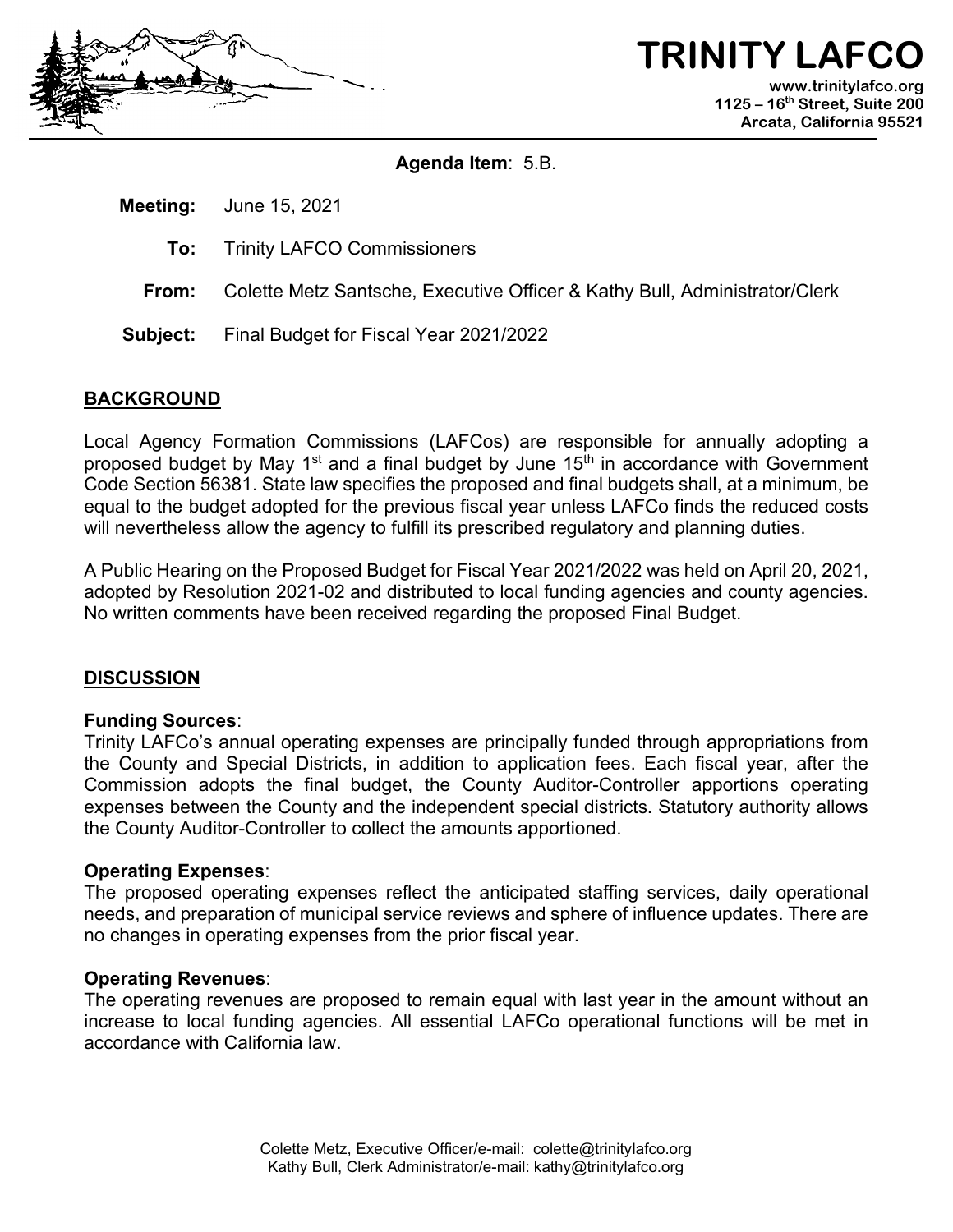### **RECOMMENDATION**

Staff recommends the Commission approve the Final Budget for Fiscal Year 2021/2022 referenced in Resolution 2021-07 as outlined in Exhibit A with any requested changes; and direct staff to forward the final budget to local funding agencies and the County Auditor-Controller.

The Fiscal Year 2021/2022 Budget can be adopted and implemented without an increase in contributions from funding agencies while able to fulfill its regulatory and planning responsibilities.

Exhibit A: Trinity LAFCo FY 2021/2022 Final Budget Exhibit B: Trinity LAFCo Resolution Number 2021-07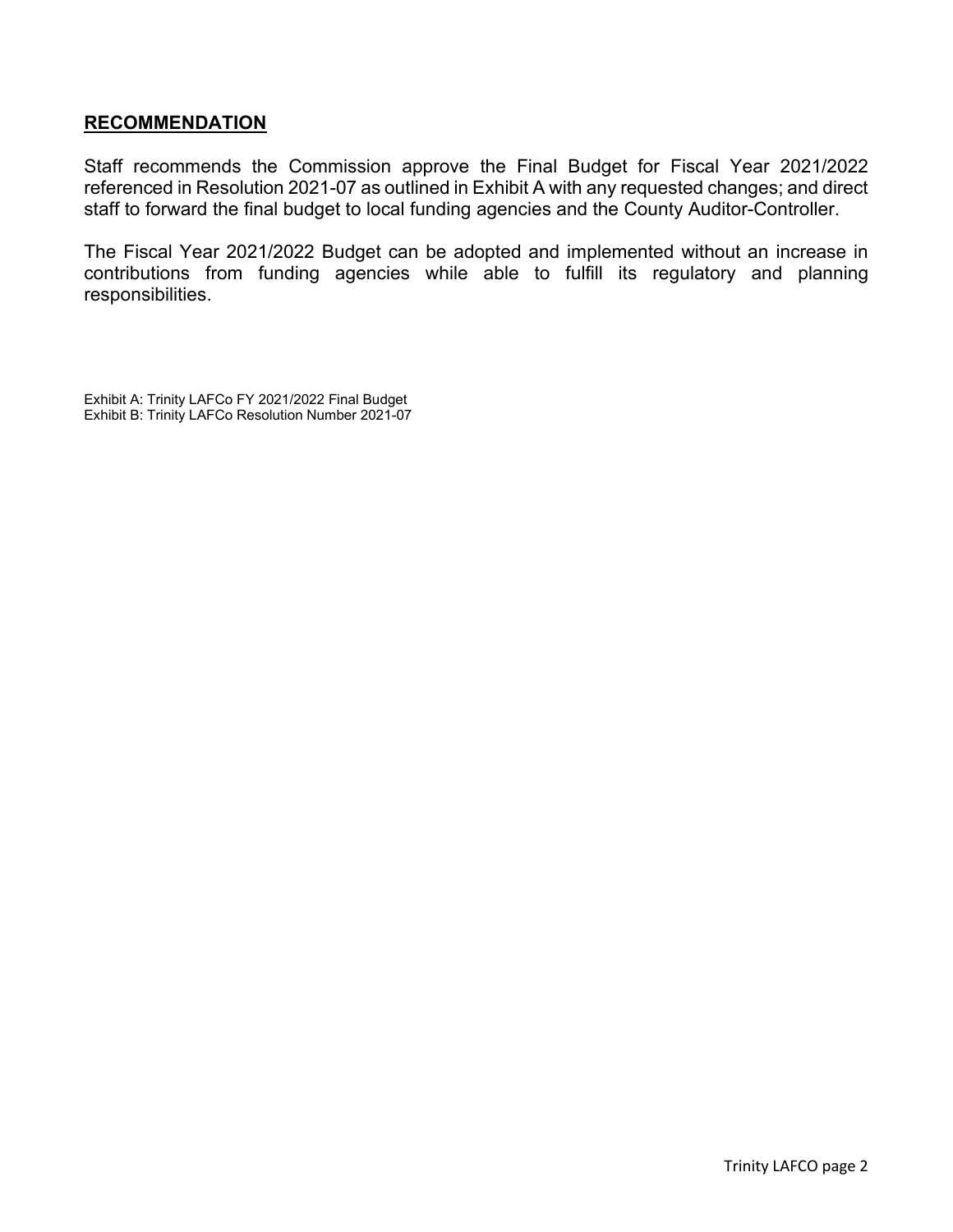# **Trinity LAFCo Budget**

Department No. 8270 Fund No. 270-0100

|                                              |       | FY 2019/20          | FY 2019/20         | FY 2019/20      | FY 2020/21     | FY 2020/21          | FY 2021/22           |
|----------------------------------------------|-------|---------------------|--------------------|-----------------|----------------|---------------------|----------------------|
| <b>Categories</b>                            | Acct# | <b>Adopted</b>      | <b>Budget</b>      | <b>Year End</b> | <b>Adopted</b> | Q3                  | <b>Final</b>         |
|                                              |       | <b>Budget</b>       | <b>Adjustments</b> | <b>Actual</b>   | <b>Budget</b>  | <b>Actual</b>       | <b>Budget</b>        |
| <b>REVENUES:</b>                             |       |                     |                    |                 |                |                     |                      |
| Interest                                     | 6601  |                     |                    | 1.671           |                |                     |                      |
| <b>LAFCo Fees (Applications)</b>             | 8404  |                     |                    | 1,216           | 5,000          | 2,952               | 5,000                |
| Cont From Other Agencies:                    |       |                     |                    |                 |                |                     |                      |
| County                                       | 9282  | 14,000              | 14,000             | 14,000          | 14,000         | 14,000              | 14,000               |
| <b>Indep Spec Districts</b>                  | 9285  | 14.000              | 14,000             | 13,450          | 14,000         | 9,328               | 14,000               |
| <b>TOTAL Revenues</b>                        |       | \$<br>28,000        | \$<br>28,000       | \$<br>30,337    | 33,000<br>\$   | $26,280$   \$<br>\$ | 33,000               |
| <b>EXPENDITURES:</b>                         |       |                     |                    |                 |                |                     |                      |
| Memberships                                  | 2240  | 1,500               | 1,500              | 1,075           | 1,500          | 1,185               | 1,500                |
| Office                                       | 2260  | 600                 | 600                | 655             | 600            | 36                  | 600                  |
| Professional & Specialized:                  | 2300  | 40,800              | 40,800             | 39,837          | 45,800         | 25,090              | 45,800               |
| - Staffing services                          |       | 15,000              | 25,000             | 24.985          | 25,000         | 14.546              | 25,000               |
| - MSR/SOI                                    |       | 25,000              | 15,000             | 11,732          | 15,000         | 9,858               | 15,000               |
| - Applications                               |       |                     |                    | 2,839           | 5,000          | 686                 | 5,000                |
| - Legal Counsel                              |       | 500                 | 500                |                 | 500            |                     | 500                  |
| - Web Service                                |       | 300                 | 300                | 282             | 300            |                     | 300                  |
| Publications & Legal Notices                 | 2500  | 500                 | 500                | 947             | 500            | 268                 | 500                  |
| <b>Transportation &amp; Travel</b>           | 2750  | 1,500               | 1,500              | 406             | 1,500          | 58                  | 1,500                |
| Training                                     | 2756  |                     |                    |                 |                |                     |                      |
| Contrib to Non LAF Agency                    | 3200  |                     |                    |                 |                |                     |                      |
| <b>Transfer Out</b>                          |       |                     |                    |                 |                |                     |                      |
|                                              |       | \$                  | \$                 | \$              | $\mathfrak{S}$ | \$                  |                      |
| <b>TOTAL Expenditures</b>                    |       | 44,900              | 44,900             | 42,921          | 49,900         | 26,637              | $\vert$ \$<br>49,900 |
|                                              |       |                     |                    |                 |                |                     |                      |
| <b>Operating Difference</b>                  |       | $(16,900)$ \$<br>\$ | $(16,900)$ \$      | $(12,584)$ \$   | $(16,900)$ \$  | $(357)$ \$          | (16,900)             |
| (Negative Balance Indicates Use of Reserves) |       |                     |                    |                 |                |                     |                      |

#### **FUND BALANCE/RESERVES**

| Beginning Year Fund Balance        |          | 109.160 |  |        | \$96.576 |  |
|------------------------------------|----------|---------|--|--------|----------|--|
| Ending Year Fund Balance           |          |         |  | 96.576 |          |  |
| Assigned/Designated Reserve Funds: | \$90,000 |         |  |        |          |  |
| Litigation Defense:                | 60,000   |         |  |        |          |  |
| Special Legal Counsel: \ \$        | 10.000   |         |  |        |          |  |
| Unanticipated Sp. Studies:         | 20,000   |         |  |        |          |  |